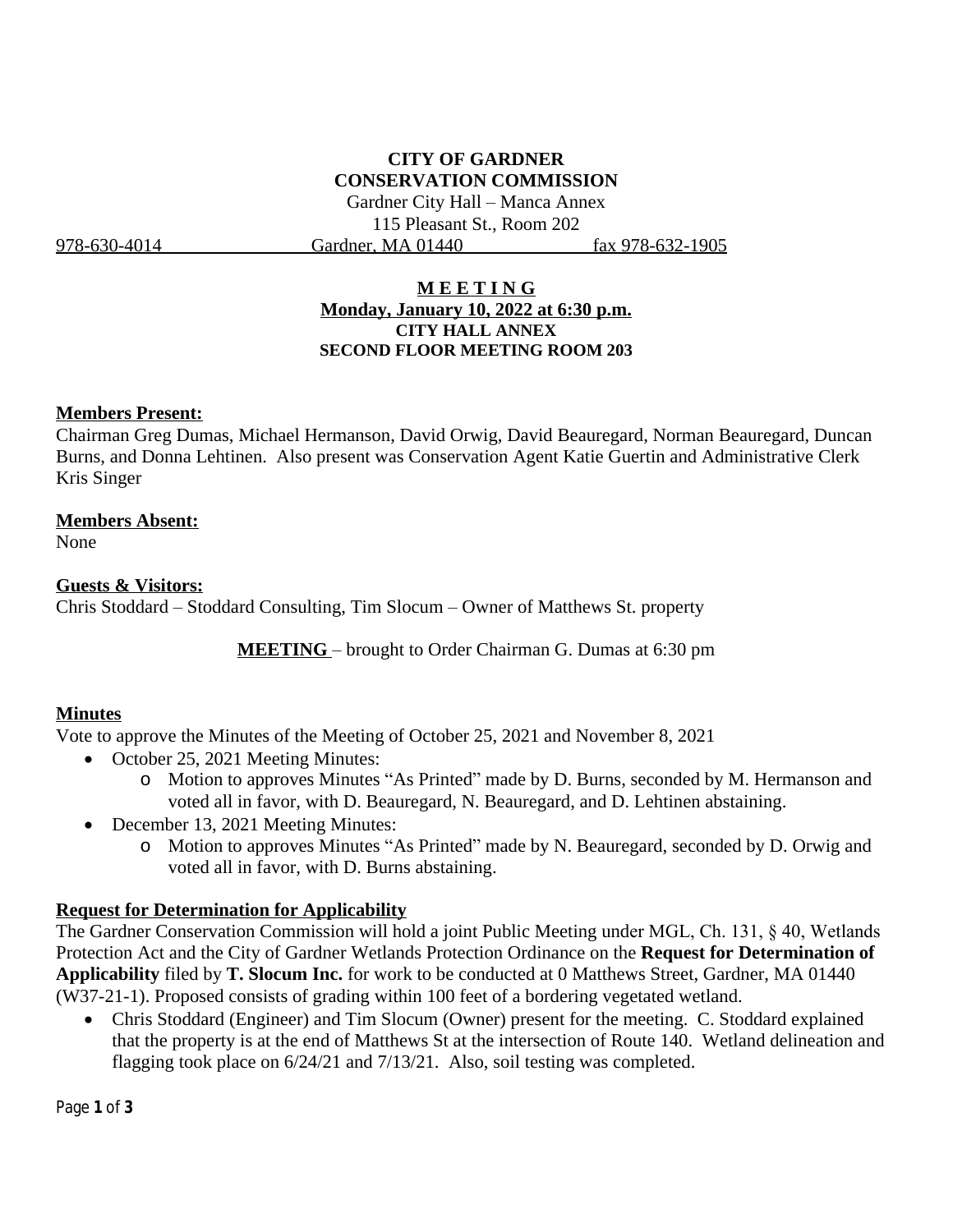- The proposal includes two 7,495 sqft buildings with parking and pavement. The driveway will be 450 feet off Route 140. All storm water will flow into catch basins. No water will be discharged off site without being treated.
- C. Stoddard also noted that where they are "creeping into" the 100 foot buffer, grading will be present. All infrastructure will be outside of the buffer. Silk fence and straw waddles are proposed erosion control.
- G. Dumas wanted clarity and confirmation on the clearing that has been done on site. C. Stoddard says that they have kept the clearing to the areas noted by the surveyor. G. Dumas notes that the cleared area looks bigger, and C. Stoddard explained that the whole property is  $20 - 25$  acres, so in reality they have cleared only a little of it.
- D. Orwig had them clarify on the provided map the 100 and 50 foot buffer in the northwest corner of the property. C. Stoddard noted that there is an isolated flagged wetland there.
- G. Dumas questioned that there appears to be grading in the 60 foot No Build zone. C. Stoddard stated that they are 100% outside of the 50 foot No Build zone, and G. Dumas pointed out that Gardner has a 60 foot No Build zone. C. Stoddard stated that they can adjust the grading to be outside of the 60 foot No Build zone.
- D. Lehtinen inquired as to the proposed Use for the property. T. Slocum stated that they will be rentable storage bays for contractors. He also added that Phase 1 of the build will include the septic system.
- D. Burns asked if the property is pitched to the rear of lot, and C. Stoddard answered that it actually pitches back toward Matthews St.
- G. Dumas inquired about the stormwater maintenance plan. C. Stoddard indicated that the Planning Board has seen it and approved the project, subject to the Conservation Commission's approval. He also added that a condition put forth by the Planning Board is that the Maintenance Report is to be submitted to the City quarterly. D. Orwig said that the Conservation Commission needs the Maintenance Plan for their records.
- G. Dumas stated that the Commission can't approve the request until they see a revised plan, noting that no grading will be in the 60 foot No Build zone.
- D. Beauregard inquired about their plan for snow storage. C. Stoddard noted that the plan is for snow storage to be 500 feet from the nearest wetland.
- A Motion to approve a Negative 3 Determination with the stated No Build zone modification noted on the plans. The Motion was made by D. Beauregard, seconded by M. Hermanson, and voted all in favor.

## **Request for Certificate of Compliance**

The Gardner Conservation Commission will hold a joint Public Meeting under MGL, Ch. 131, § 40, Wetlands Protection Act and the City of Gardner Wetlands Protection Ordinance on the **Request for Certificate of Compliance** filed by **Theresa and Laurence Thompson** for work completed at 44 Brookside Drive, Gardner, MA 01440 under DEP file#160-070.

- K. Guertin explained that this request is being made due to the 1986 Order for the roadway. The house itself is not affected by it.
- M. Hermanson noted that the sale of the house went through, and K. Guertin said that Conservation never holds up a sale. G. Dumas stated that the Commission now puts stipulations in the deed.
- A Motion to approve the Certificate of Compliance was made by D. Burns, seconded by D. Beauregard, and voted all in favor.